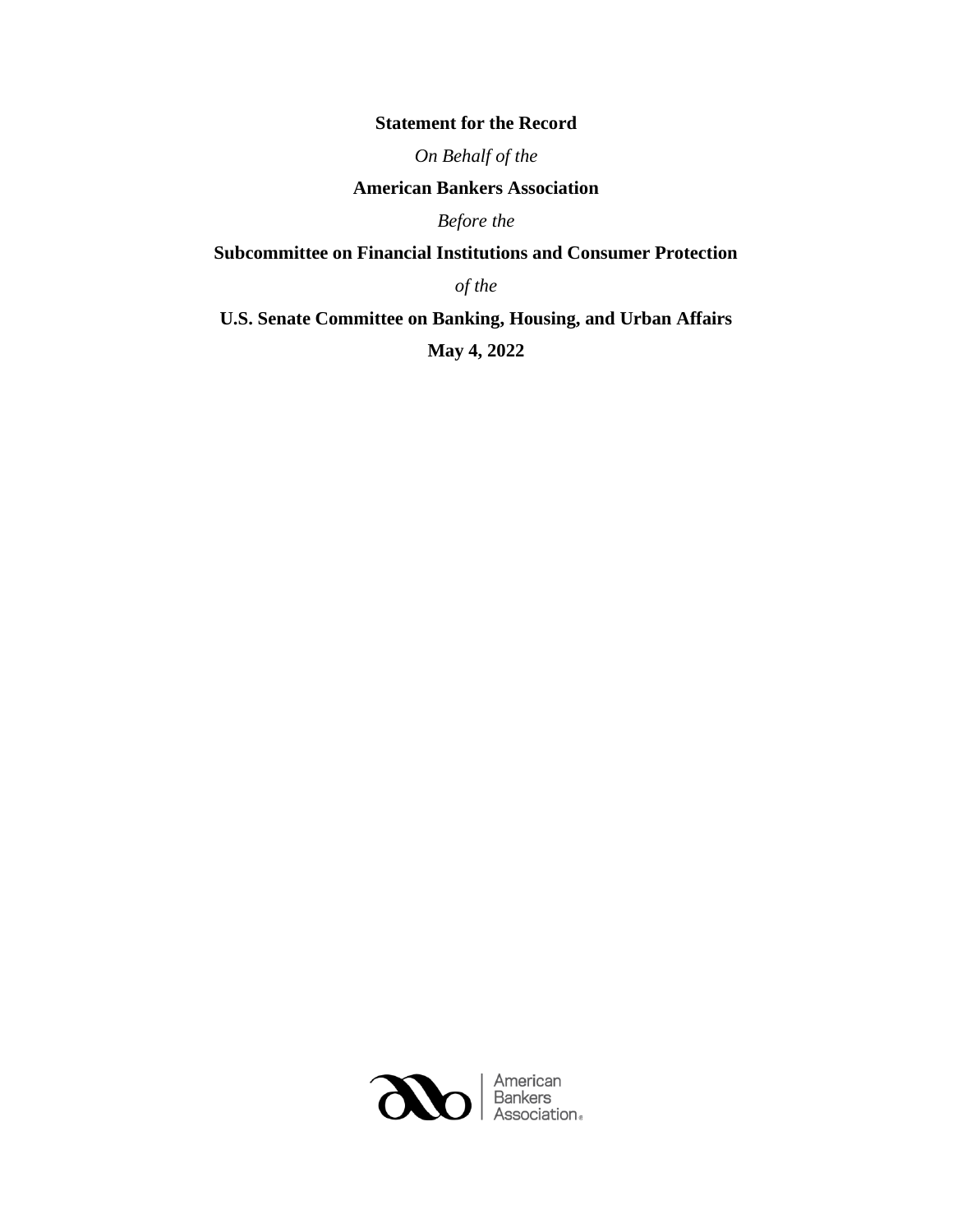#### **Statement for the Record**

*On Behalf of the*

#### **American Bankers Association**

*Before the*

# **Subcommittee on Financial Institutions and Consumer Protection**

*of the*

### **U.S. Senate Committee on Banking, Housing, and Urban Affairs**

**May 4, 2022**

Chairman Brown, Ranking Member Toomey, and distinguished Members of the Committee, the American Bankers Association<sup>1</sup> (ABA) appreciates the opportunity to submit a statement for the record for today's hearing examining overdraft protection services.

ABA has long advocated for regulatory policies that ensure consumers have a wide range of options within the regulated banking industry to meet emergency expenses and to help customers address misalignments in deposits and payments. Consumers should be able to choose from revolving credit, installment loans, single payment loans, and overdraft protection services.

Overdraft protection services are an important source of liquidity for many Americans. With access to overdraft protection, bank customers can have confidence that they can pay their rent or utility bill, thereby avoiding late fees, a utility shut-off, or even eviction. For customers living paycheck to paycheck, access to overdraft provides significant value. The average transaction amount paid into overdraft was \$198 in 2019, according to the research firm Curinos.<sup>2</sup> Unsurprisingly, 9 in 10 consumers (89%) find their bank's overdraft protection valuable, according to a February 2022 national survey by Morning Consult.<sup>3</sup>

As Congress examines overdraft protection services, we urge it to take three steps:

<sup>&</sup>lt;sup>1</sup> The American Bankers Association is the voice of the nation's \$23.7 trillion banking industry, which is composed of small, regional and large banks that together employ more than 2 million people, safeguard \$19.7 trillion in deposits and extend nearly \$11.2 trillion in loans.

<sup>2</sup> Curinos, *Competition Drives Overdraft Disruption* 8 (2021), [https://curinos.com/insights/competition-drives](https://curinos.com/insights/competition-drives-overdraft-disruption/)[overdraft-disruption/.](https://curinos.com/insights/competition-drives-overdraft-disruption/)

<sup>3</sup> Press Release, Am. Bankers Ass'n, *ABA Unveils New Consumer Polling Data on Major Bank Policy Issues at 2022 Washington Summit* (Mar. 8, 2022)[, https://www.aba.com/about-us/press-room/press-releases/aba-unveils](https://www.aba.com/about-us/press-room/press-releases/aba-unveils-new-consumer-polling-data-on-major-bank-policy-issues-at-2022-washington-summit)[new-consumer-polling-data-on-major-bank-policy-issues-at-2022-washington-summit](https://www.aba.com/about-us/press-room/press-releases/aba-unveils-new-consumer-polling-data-on-major-bank-policy-issues-at-2022-washington-summit) [hereinafter, 2022 Morning Consult Survey Data]. Morning Consult surveyed 2,210 consumers nationwide between February 18-19, 2022 about their preferences regarding overdraft. *Id.*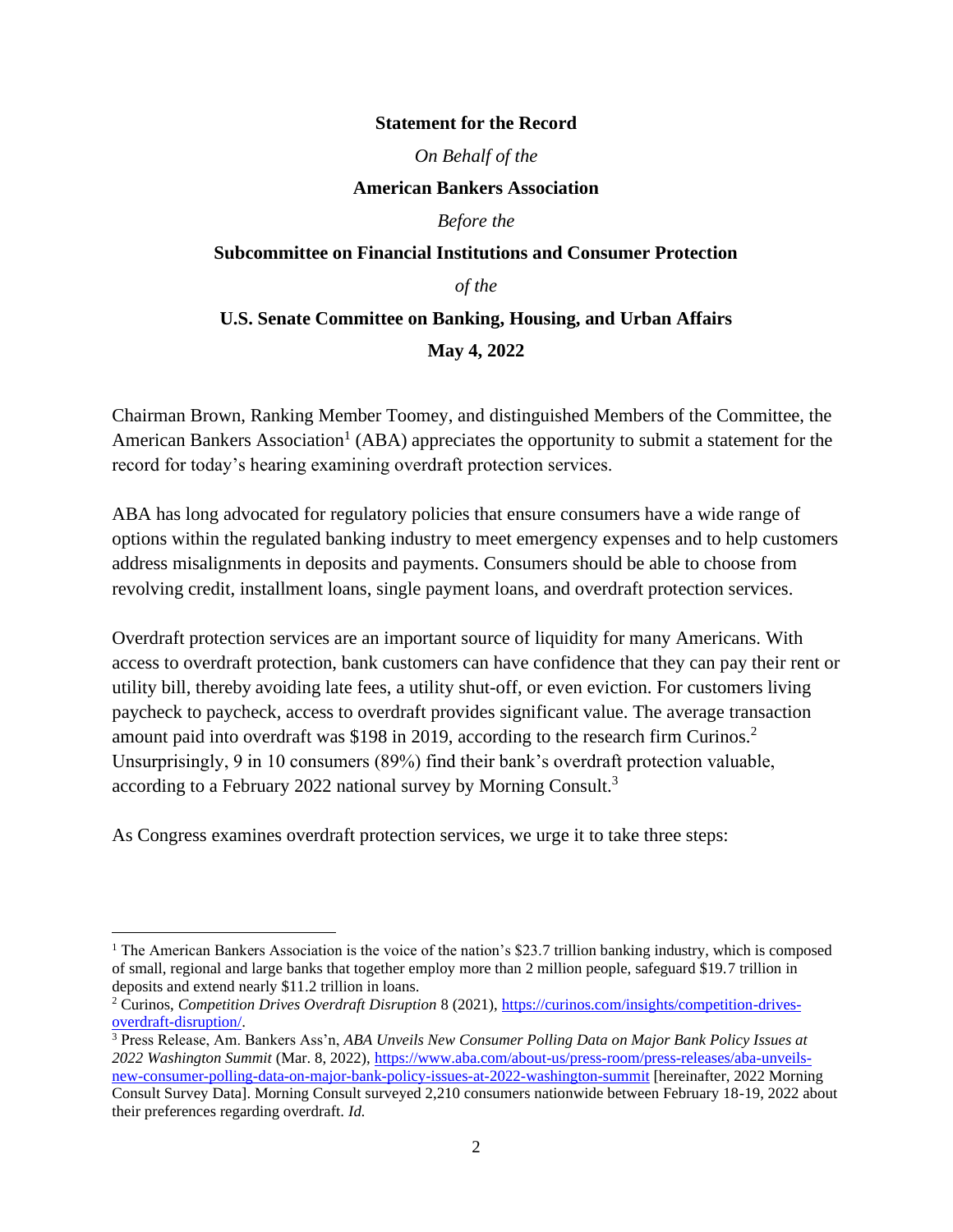- 1. **Congress should respect and protect consumer choice.** Consumers who do not seek access to overdraft services can open an overdraft-free account, which is widely available at banks across the nation; these include increasingly popular Bank On-certified accounts, which are now available at institutions making up 56% of the U.S. deposit market. However, for those consumers who value access to overdraft protection, Congress should not presume to know what is best for consumers and deprive them of their choice by imposing additional restrictions that would reduce availability of these important services. These restrictions would prevent important payments from being paid, deny customers access to liquidity, and cause customers to incur additional fees and inconveniences. Rather than protecting consumers who choose to access overdraft services, these proposals may drive customers from the banking system and to payday and title lenders, pawn shops, and other nonbank financial service providers.
- 2. **Congress should direct the Consumer Financial Protection Bureau (CFPB) to study why consumers use and value access to overdraft protection.** Congress' inquiry into overdraft services should not be based on selective anecdotes, unsupported assumptions about consumer behavior, or Congress substituting its own view of what is "best" for consumers, but rather on an evidence-based understanding of regular users of overdraft protection—why they use the product, what they understand about their ability to opt in and out, and what their preferences are relative to available alternatives. Congress also should direct the CFPB to study the monetary value provided to consumers by overdraft—i.e., the amount of the charge that caused each overdraft and the amount of late and other penalty fees avoided by the institution's honoring the charge. Absent compelling evidence of knowledge gaps or that consumers are using the product irrationally—i.e., evidence that regular users of overdraft protection do not understand the product and its costs relative to available alternatives—individuals should be assumed to be the best judge of what is in their best interest and should remain free to choose to use overdraft.
- 3. **Congress should encourage regulators to reduce barriers that discourage banks from offering affordable small-dollar credit.** We share Congress' interest in promoting consumer access to safe and affordable small-dollar credit. Congress should encourage regulators to reduce barriers that discourage banks from offering affordable small-dollar credit, such as by directing the CFPB not to initiate new rulemaking to impose prescriptive underwriting or other requirements on small-dollar loans. We should be expanding responsible consumer options in this area, not limiting them.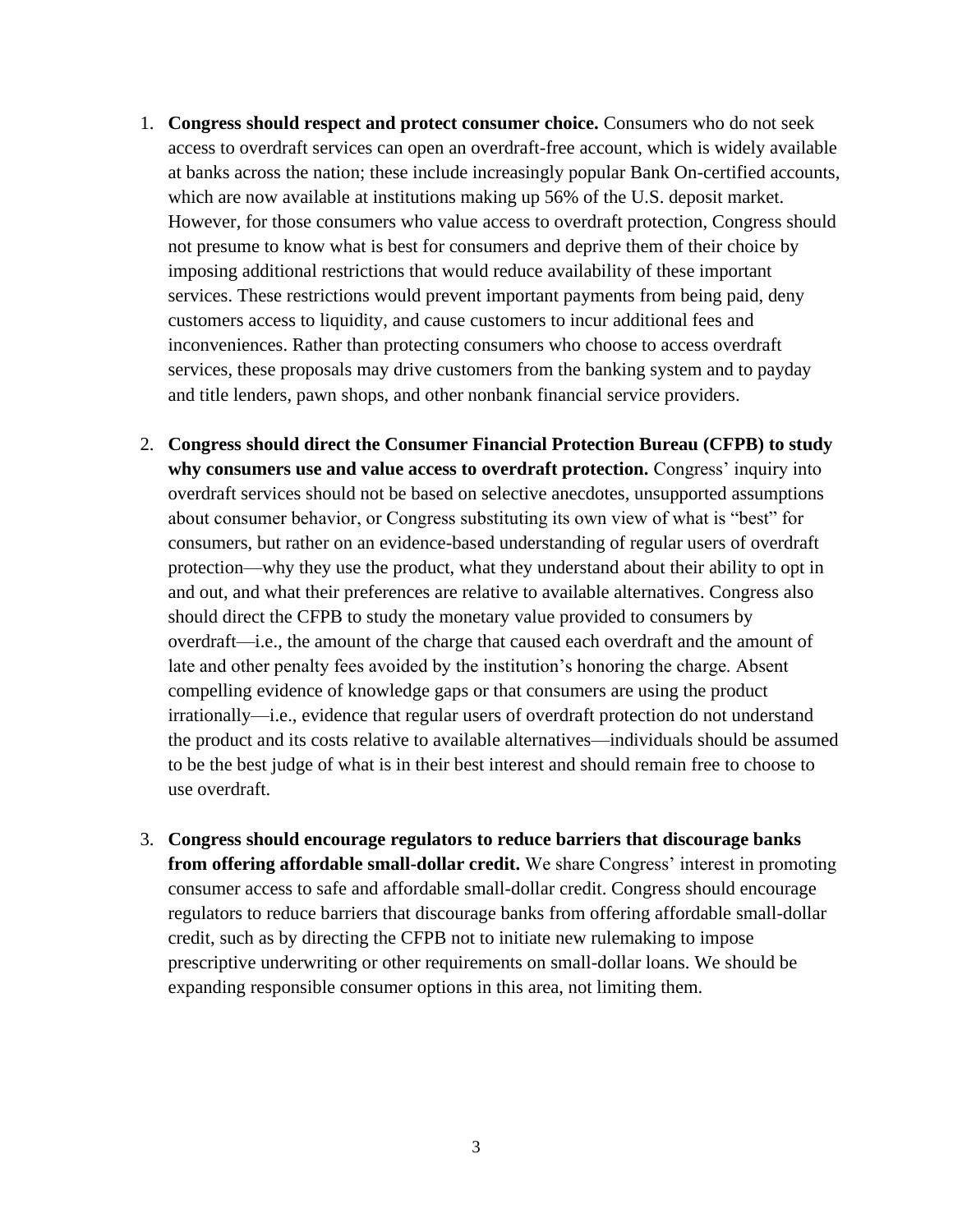# Banks are Evaluating their Overdraft Protection Programs to Respond to Consumer Preferences and Competition

The regulatory framework governing overdraft provides an effective, pro-consumer baseline. In 2009, the Federal Reserve amended Regulation E to require that a consumer affirmatively consent – or "opt in" – to overdraft services before a bank or credit union may impose a fee for an overdraft resulting from a debit card point-of-sale or automated teller machine (ATM) transaction.<sup>4</sup> In the years since implementation of the 2009 rule, depository institutions have evaluated their obligations and the markets they serve, listened to consumer preferences, and responded to the market by innovating how they provide overdraft services,<sup>5</sup> as even the Bureau's director, Rohit Chopra, has repeatedly acknowledged.<sup>6</sup> The process has yielded a variety of overdraft protection programs that fairly and transparently respond to consumer needs, promote free choice, and encourage competition.

For example, some institutions give customers at least 24 hours to bring a negative balance to a positive position before charging an overdraft fee or allow customers early access to directdeposited funds. Many institutions do not charge an overdraft fee if the customer overdraws their account by a *de minimis* amount or charge no more than one overdraft fee per day. Other institutions may not charge a transfer fee when money is transferred from the customer's linked account to cover an insufficient funds transaction in the customer's primary account. Finally, some banks and credit unions have announced they will no longer charge overdraft fees or have eliminated the institution's returned item fee. The variety of options demonstrates a competitive marketplace that is responding to consumer preferences and competitive forces.

In addition, today's banks empower customers with real-time information they need to avoid overdrawing their account. Customers can elect to receive low balance alerts by text or email, and they can check balances through mobile and online banking, voice or automated phone service, or ATM inquiries. As referenced above, customers may have the option to link a transaction account to a savings or money market account, personal line of credit, or credit card in order to automatically transfer money into the transaction account if it becomes overdrawn. Furthermore, insured depository institutions nationwide provide overdraft-free account options, including Bank On-certified accounts, at branches and through online and mobile access.

<sup>5</sup> *See* Am. Bankers Ass'n, *A New Framework for Overdraft Program Compliance* 2-3 (2010), [https://www.aba.com/news-research/research-analysis/a-new-framework-overdraft-program-compliance.](https://www.aba.com/news-research/research-analysis/a-new-framework-overdraft-program-compliance)

<sup>4</sup> 12 C.F.R. § 1005 *et seq.* (2022).

<sup>6</sup> *See Consumers First: Semi-Annual Report of the Consumer Fin. Prot. Bureau: Hearing Before the H. Comm. on Fin. Svcs.*, 117 Cong. (2022) (testimony of Rohit Chopra, Dir., Consumer Fin. Prot. Bureau) ("Institutions are starting to compete more aggressively on fees."); *The Consumer Fin. Prot. Bureau's Semi-Annual Report to Cong.: Hearing Before the Sen. Comm. on Banking, Hou., & Urban Affairs*, 117 Cong. (2022) (testimony of Rohit Chopra, Dir., Consumer Fin. Prot. Bureau) ("But what we are seeing is actually banks across the board are starting to compete on this [overdraft products].").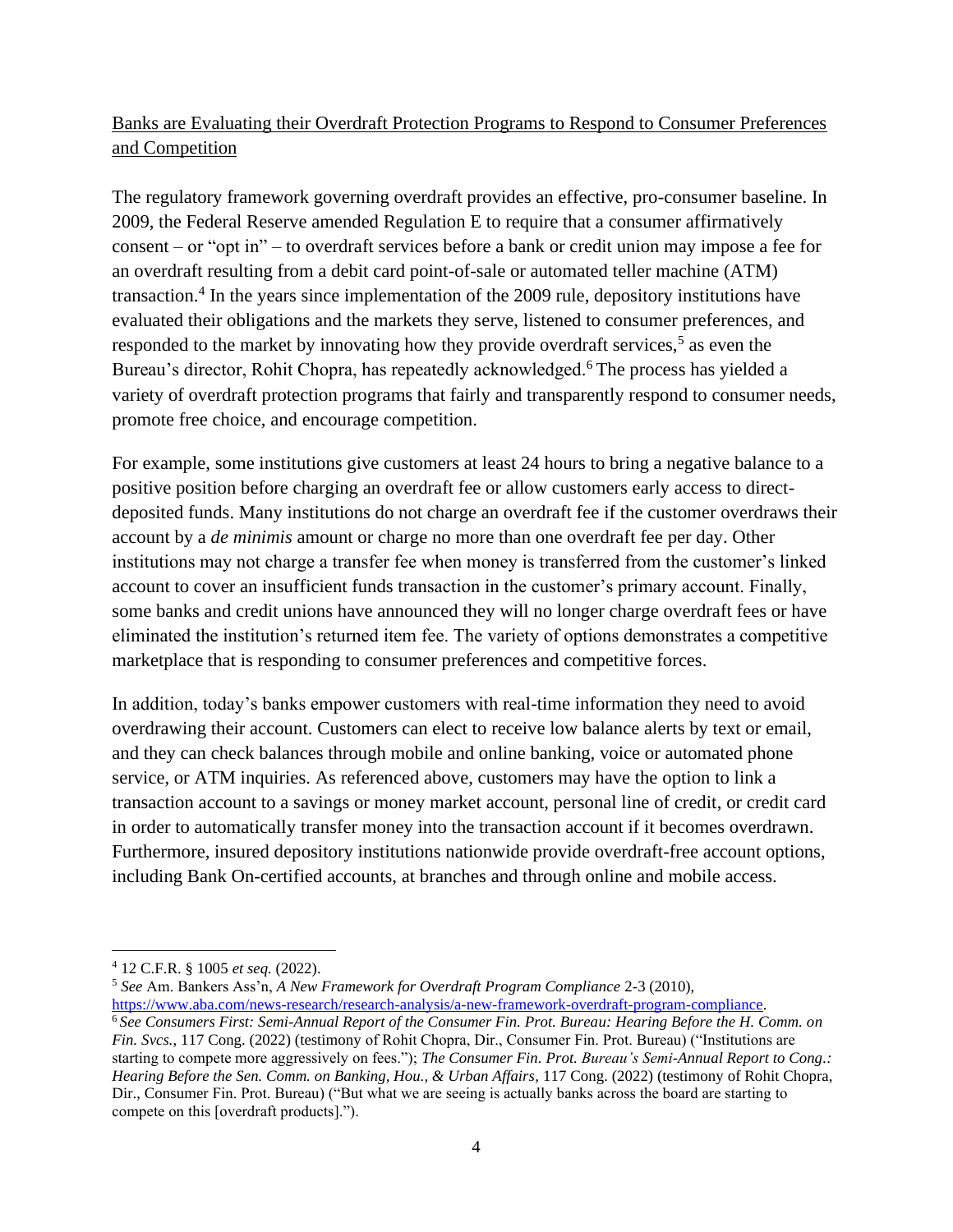In presuming to understand what is best for individual Americans, Congress proposes to substitute its own judgment for that of individual Americans, who have a range of choices not just of where they bank but which account works best for them. Evidence abounds that this approach does not respect the clear message from consumers themselves. Surveys indicate that consumers appreciate these overdraft marketplace changes and are satisfied with the services provided by their bank. The 2022 Morning Consult survey found that 89% of consumers are "very satisfied" or "satisfied" with their primary bank, and 88% agree they have multiple options when selecting products and services such as bank accounts, loans, and credit cards.<sup>7</sup> As financial institutions compete for customers, we can expect to see further innovations in the overdraft options banks make available to consumers.

## Policymakers Should Not Impose Additional Restrictions on a Product that Consumers Value

Banks' innovations to their overdraft programs reflect the fact that the United States has the largest, most diverse, and most competitive financial services marketplace in the world. Our nation is home to nearly 10,000 banks and credit unions, and an ever-expanding array of fintech providers. Consumers enjoy a wide range of choices when it comes to financial products and services, including overdraft protection.

Unsurprisingly, surveys consistently demonstrate that consumers overwhelmingly value overdraft services. The 2022 Morning Consult survey found that:

- 9 in 10 consumers (89%) find their bank's overdraft protection valuable;
- 3 in 4 consumers (74%) who have paid an overdraft fee in the past year were glad their bank covered their overdraft payment, rather than returning or declining the payment;
- 61% of consumers think it is reasonable for banks to charge a fee for an overdraft; and
- Three-quarters of consumers (74%) view overdraft fees as reasonable when large payments like mortgages or rent payments are covered and paid on time.<sup>8</sup>

These findings are consistent with prior surveys. For example, a 2021 Morning Consult survey found that 90% of consumers find their bank's overdraft protection valuable, and 72% were happy the overdraft payment was covered by the bank, rather than returned or declined.<sup>9</sup> Similarly, a 2020 Morning Consult survey found that 89% of consumers find their bank's overdraft protection valuable, and 73% were glad the overdraft payment was covered by the bank, rather than returned or declined. Together, these survey data demonstrate the enduring reality that consumers value the peace of mind offered by overdraft protection and do not want their access to this service limited.

<sup>7</sup> 2022 Morning Consult Survey Data, *supra* note 3, at 1.

<sup>8</sup> *Id.*

<sup>9</sup> Press Statement, Rob Nichols, Am. Bankers Ass'n, *ABA Statement on CFPB Overdraft Research* (Dec. 1, 2021), [https://www.aba.com/about-us/press-room/press-releases/aba-statement-on-cfpb-overdraft-research.](https://www.aba.com/about-us/press-room/press-releases/aba-statement-on-cfpb-overdraft-research)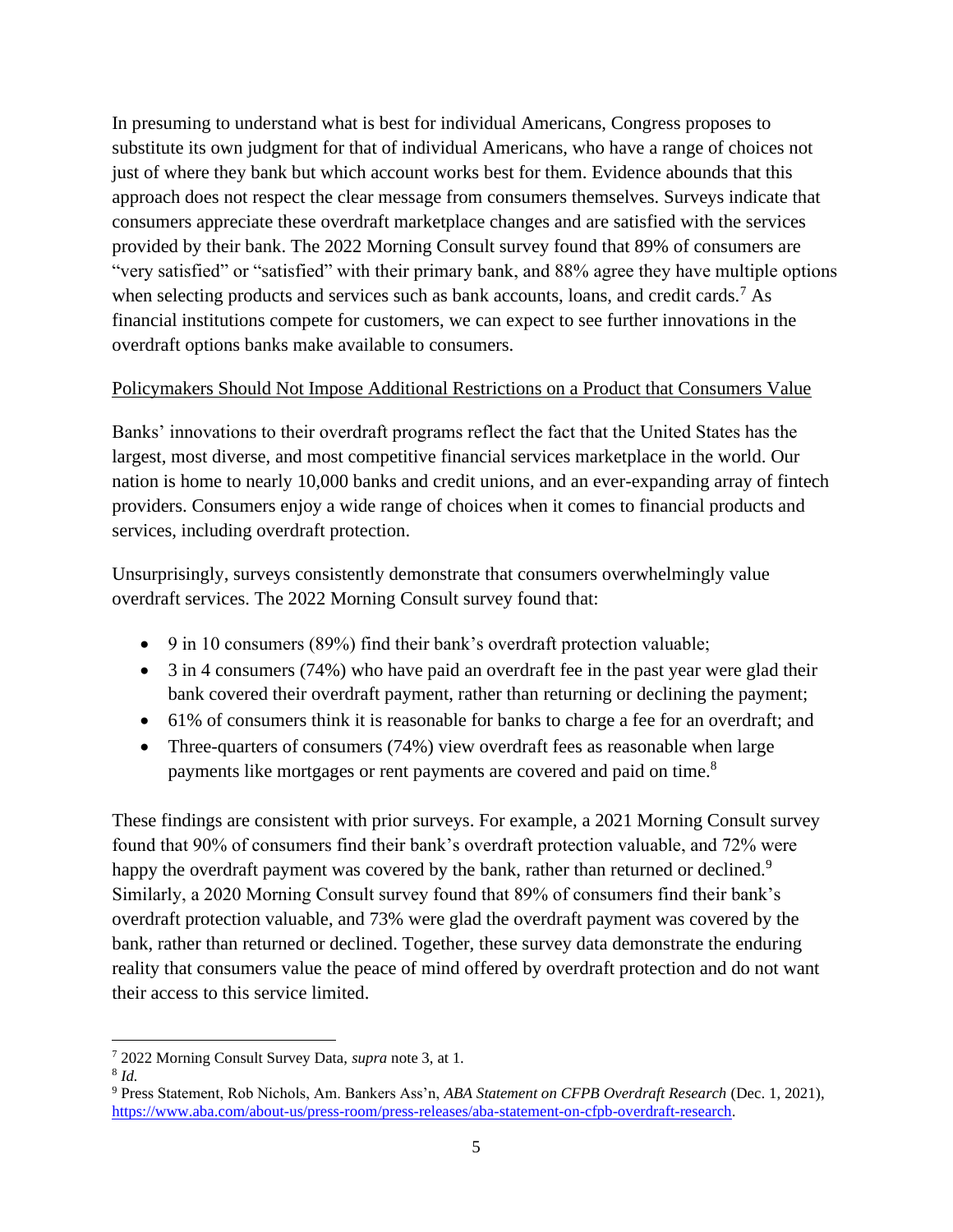Restrictions on overdraft may lead financial institutions to stop offering these services, which would result in significantly more returned checks and declined transactions. This, in turn, will mean that consumers will pay returned item fees charged by the payee or merchant and late fees, and may have lower credit ratings or be required to pay using cash, a cashier's check, or a money order. It should be no surprise that, in the most recent Morning Consult survey, significantly more consumers indicated they would oppose (54%) rather than support (26%) a government proposal to prevent banks from offering overdraft protection.<sup>10</sup> Similarly, in its survey of consumers, Curinos found that 62% of consumers would reconsider their support for new regulation of overdraft if it limited access to the service.<sup>11</sup>

Moreover, statutory and regulatory restrictions can quickly become obsolete as consumer needs and demands, technology, and markets change. In fact, prescriptive, time-bound statutes and regulations are likely to chill and artificially constrain an otherwise dynamic and competitive marketplace for cheaper, more convenient, and flexible alternatives to cover bank account shortfalls.

## Congress Should Reject Legislation that Would Restrict Overdraft

Legislation introduced in the Senate, the *Stop Overdraft Profiteering Act of 2021*, would prohibit banks and other depository institutions from charging consumers more than one overdraft fee in a month and more than six overdraft fees in a year, among other provisions.<sup>12</sup> This limit applies to ACH, check, and recurring debit card transactions; the bill prohibits overdraft fees for pointof-sale and ATM transactions. The bill permits a depository institution to charge an overdraft fee for ACH, check, or recurring debit card transactions only if the customer opts in to the overdraft service. If enacted, the bill would harm consumers by upending the existing regulatory framework governing overdraft. Congress should reject this legislation.

The bill is overly broad and will prevent important payments from being honored. As stated above, the bill permits a depository institution to charge an overdraft fee for ACH, check, or recurring debit card transactions only if the customer opts in to the overdraft service. The Federal Reserve's 2009 amendments to Regulation E intentionally require a consumer's opt-in only for debit card (in-store purchase) and ATM transactions. This ensures that important checks and ACH, bill-pay, and recurring debit card payments may be paid—payments for rent, utilities, automobile, mortgage, and other loans, and necessities. When these payments are declined, it may set off a cascade of significant adverse consequences for the consumer, as noted above.

<sup>10</sup> 2022 Morning Consult Survey Data, *supra* note 3, at 1.

<sup>11</sup> Curinos, *supra* note 2, at 12 & fig. 2.7.

<sup>12</sup> S. 2677, Stop Overdraft Profiteering Act of 2021, 117th Cong. (2021).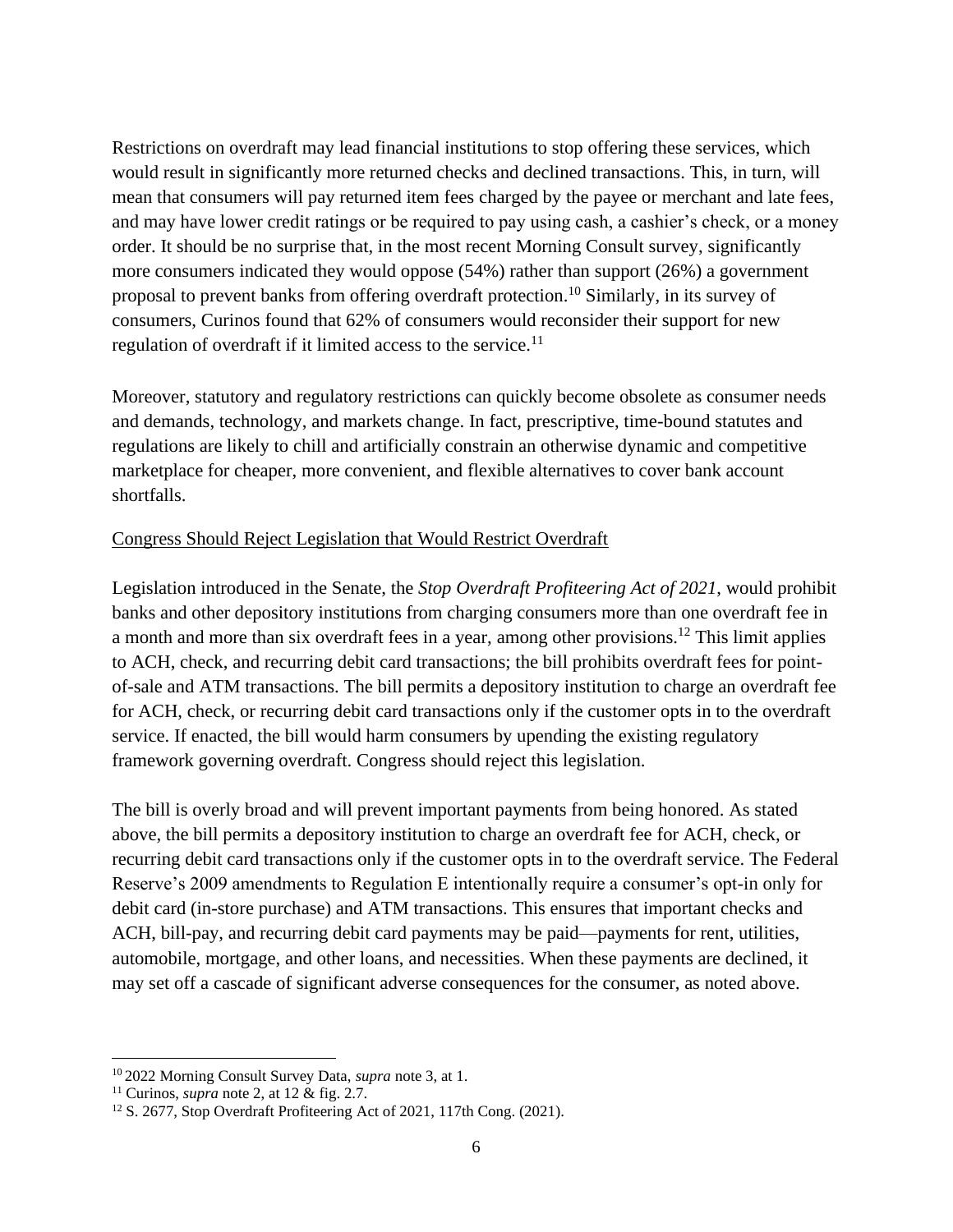By restricting the number of overdraft fees a customer may incur, the legislation suggests that Congress knows better than an individual what is best for that customer, substituting a government limitation for consumer choice. The Federal Reserve limited its opt-in requirement to debit card and ATM transactions because the agency determined, after extensive consumer testing, that consumers do not want to have to opt in to overdraft protection for check, ACH, and recurring debit card transactions.<sup>13</sup> They want these transactions paid. Indeed, the 2022 Morning Consult survey found that 74% of consumer customers are happy that their depository institution covered an expense when their account was overdrawn.<sup>14</sup> The legislation's limits on overdraft usage overrides this clear consumer preference.

The legislation also is unnecessary because consumers who do not want to have access to overdraft can open an account that does not provide this service. As stated above, consumers already have broad, nationwide access to affordable, overdraft-free transaction accounts (often structured as checkless checking or reloadable prepaid cards), including Bank On-certified accounts, the availability of which are exploding: available accounts have nearly quintupled in the last 18 months alone among banks of all sizes and are reaching low- and moderate-income communities. Congress should not limit the choice of consumers who wish to have overdraft services when overdraft-free accounts are so widely available.

In addition to the limits on the number of overdraft fees that may be incurred, the legislation requires that the amount of any overdraft fee be "reasonable and proportional" to the amount of the overdraft and the cost to the depository institution in providing the overdraft coverage for the transaction. This requirement does not account for the costs to the institution to collect a negative balance or losses to the institution. If overdraft fees cannot reflect the full cost of providing the service, banks may return more items presented against insufficient funds, instead of paying those items into overdraft, especially for those customers who rely most on the service. As noted above, returning important payments results in considerable cost, embarrassment, and inconvenience for consumers. Banks also may limit the availability of fee-free accounts if overdraft fees are restricted.

### Congress Should Direct the CFPB to Study Why Consumers Use and Value Overdraft

Instead of limiting consumers' usage of overdraft, Congress and other policymakers should seek to understand consumers' preferences regarding the product. Specifically, any policy action that

<sup>&</sup>lt;sup>13</sup> In 2008, the Federal Reserve conducted intensive consumer testing of the overdraft opt-in form. Among other conclusions, the Federal Reserve found that consumers understood how overdraft coverage works—"that is, they understood what would happen if they overdrew their account through an ATM, debit card, recurring debit, or check transaction"—and understood that they "had the right to opt out of overdraft coverage." Bd. of Govs. of the Fed. Reserve Sys., Review and Testing of Overdraft Notices iii & iv (2008).

<sup>14</sup> 2022 Morning Consult Survey Data, *supra* note 3, at 1.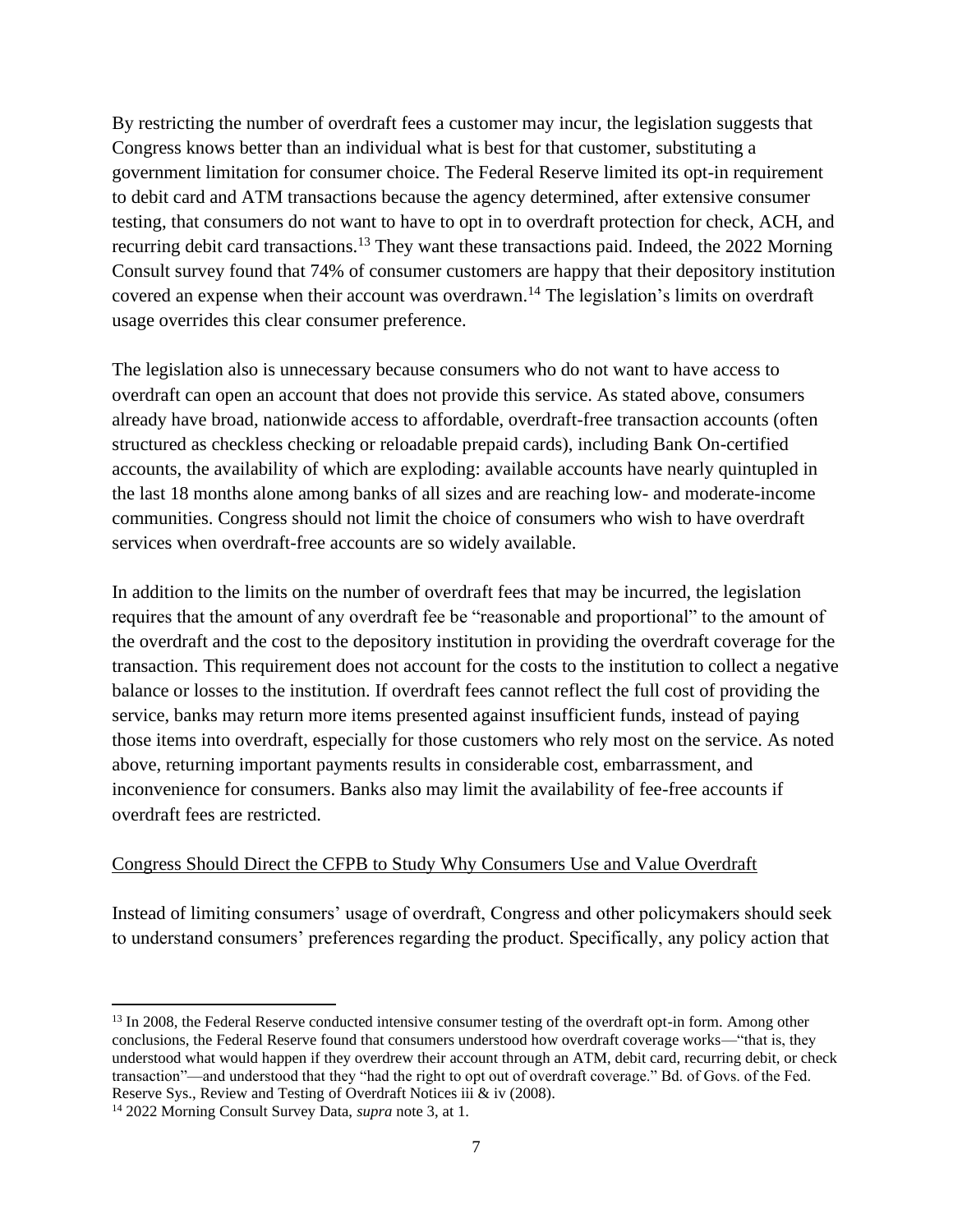may impair access to overdraft services should be based on an understanding of why many consumers choose to use the product. Congress should direct the CFPB to investigate:

- The features that consumers seek when they open a deposit account;
- What occasions or needs typically prompt overdraft use;
- Whether overdraft protection has helped the consumer avoid a late or other penalty fee, meet another emergency need (such as avoiding a utility shut-off or eviction or responding to a medical emergency), or avoid the embarrassment, inconvenience, or other negative consequence caused by a declined transaction;
- Whether consumers who use overdraft protection are aware of, and qualify for, available alternatives for covering overdraft transactions;
- Whether the consumer has prior experience using available alternatives for covering short-term liquidity needs;
- Why many consumers elect to opt-in to debit card overdraft protection instead of using available alternatives for short-term liquidity;
- Whether the consumer has access to modern tools warning them of a potential overdraft, and yet choose to proceed with the transaction;
- What consumers understand about their ability to opt-out and whether they have ever exercised that right; and
- Consumers' options for meeting short-term liquidity needs if access to overdraft protection is restricted or cut off entirely.

The CFPB also should study the amount of the charge that caused each overdraft and the amount of late and other penalty fees avoided by the institution's honoring the charges. These data will help determine the value to consumers of overdrafts. As stated earlier, the Curinos report found that the average transaction amount paid into overdraft was \$198 in 2019.<sup>15</sup> This indicates that overdraft provides significant value to consumers.<sup>16</sup>

# Policymakers Should Reduce Barriers that Discourage Banks from Offering Affordable Shortterm Credit

We share Congress' interest in promoting consumer access to safe and affordable small-dollar credit. Consumers often need this credit to meet emergency expenses, disruptions in pay, and misalignments in the timing of their deposits and expenses. Because borrowers' needs are diverse, policymakers should eliminate barriers to a vibrant market with many choices for small

<sup>15</sup> Curinos, *supra* note 2, at 8.

<sup>&</sup>lt;sup>16</sup> ABA and other trade associations representing banks and credit unions have urged the Bureau to conduct a consumer survey or focus groups to understand consumers' preferences regarding overdraft and the monetary value provided by overdraft. *See* Letter from Am. Bankers Ass'n *et al.*, to Rohit Chopra, Dir., Consumer Fin. Prot. Bureau (Jan. 13, 2022), [https://www.aba.com/advocacy/policy-analysis/joint-trades-letter-to-cfpb-re-overdraft.](https://www.aba.com/advocacy/policy-analysis/joint-trades-letter-to-cfpb-re-overdraft)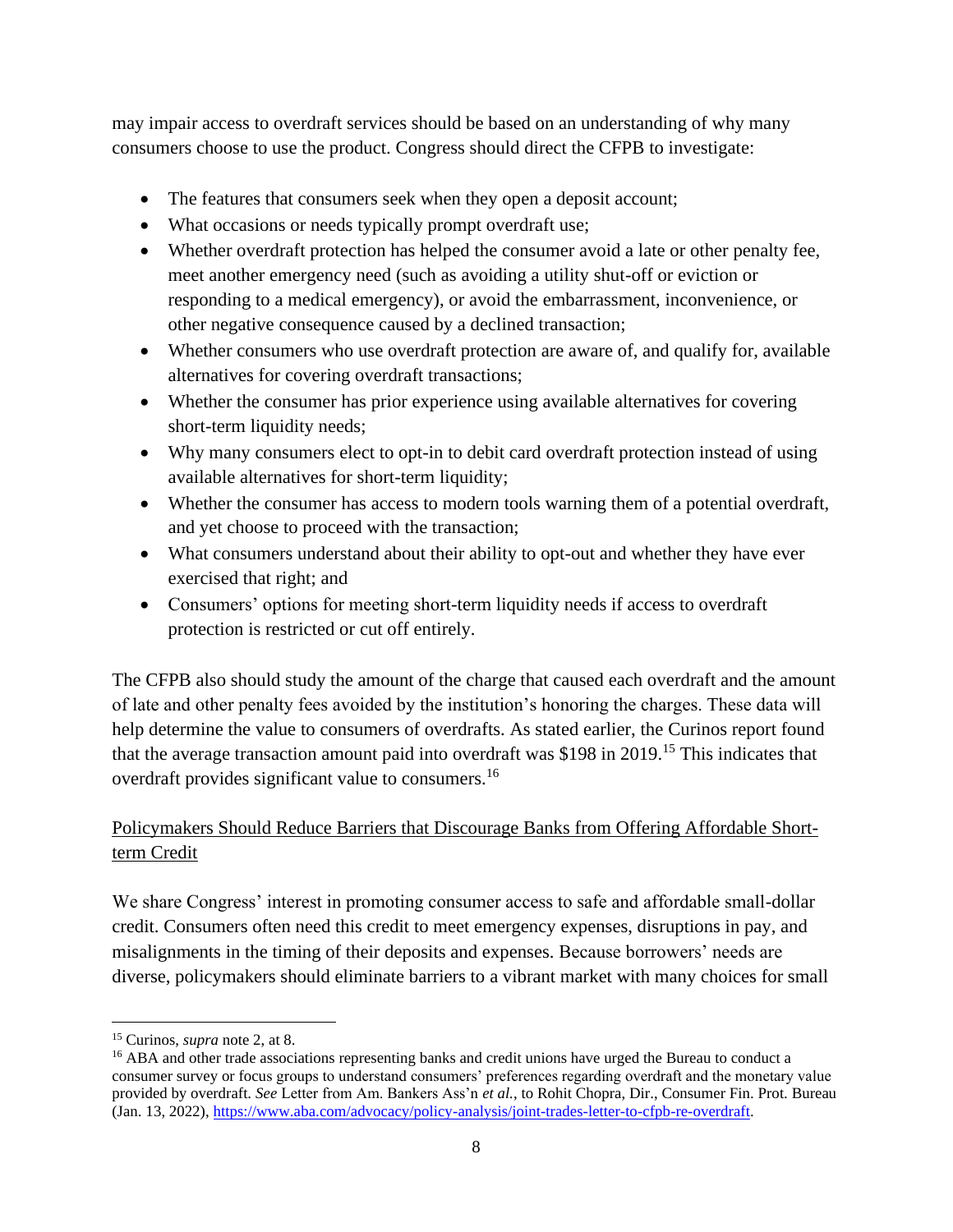dollar credit, including credit cards, installment loans, single payment loans, and overdraft protection services. Unfortunately, actions by Congress and regulators have stifled the market for this credit. At the same time, Congress has driven up consumers' costs to hold a checking account by limiting debit card interchange fees through the Durbin Amendment and Regulation II.<sup>17</sup> Policymakers should focus their efforts on reducing barriers that discourage banks and other depository institutions from providing short-term credit.

Bank-provided small dollar loans are an important part of the solution to consumers' credit needs. Not only do small dollar loans help consumers navigate liquidity shortfalls, they provide a pathway for consumers to access other bank products. When loans are repaid as agreed, consumers can build or improve their credit scores and graduate to other credit products. Expanding access to small dollar credit also supports economic activity in the communities where these borrowers live.

However, the uncertainty over the CFPB's 2017 payday lending rule has discouraged banks from offering short-term credit at the scale needed to meet consumers' needs.<sup>18</sup> As initially finalized, that rule would have imposed prescriptive underwriting requirements on small dollar loans that are inconsistent with efficient underwriting approaches. Today, regulated depository institutions are able to use easily accessible information, such as the consumer's credit score and debt-toincome ratio, to determine whether the consumer can repay the loan. Using data points that banks can obtain quickly, small dollar loans can be made in a matter of minutes from the convenience of the consumer's computer or smart phone. This underwriting approach also drives down the cost of these loans, enabling affordable pricing with several months to repay the loan.

The federal banking agencies have endorsed the use of dynamic underwriting approaches to originate small dollar loans, stating that "responsible" small dollar loans may rely on deposit account activity and other external data sources to underwrite the loan.<sup>19</sup> However, there is continued uncertainty over whether the CFPB may seek to reinstate prescriptive underwriting requirements on these loans. Congress should direct the CFPB not to take this action. A clear signal from the CFPB that the agency does not seek to impose additional requirements on these loans would remove regulatory uncertainty and encourage banks to establish or expand small dollar loan programs that are scaled to meet consumers' needs.

<sup>17</sup> *See* Vladimir Mukharlyamov and Natasha Sarin, *The Impact of the Durbin Amendment on Banks, Merchants, and Consumers*, Faculty Scholarship at Penn Law 4 & 5 (2019).

<sup>18</sup> *See* Payday, Vehicle Title, and Certain High-Cost Installment Loans, 82 Fed. Reg. 54,472 (Nov. 17, 2017).

<sup>&</sup>lt;sup>19</sup> Bd. of Govs. of the Fed. Reserve Sys. *et al.*, Interagency Lending Principles for Offering Responsible Small-Dollar Loans 1 (2020).